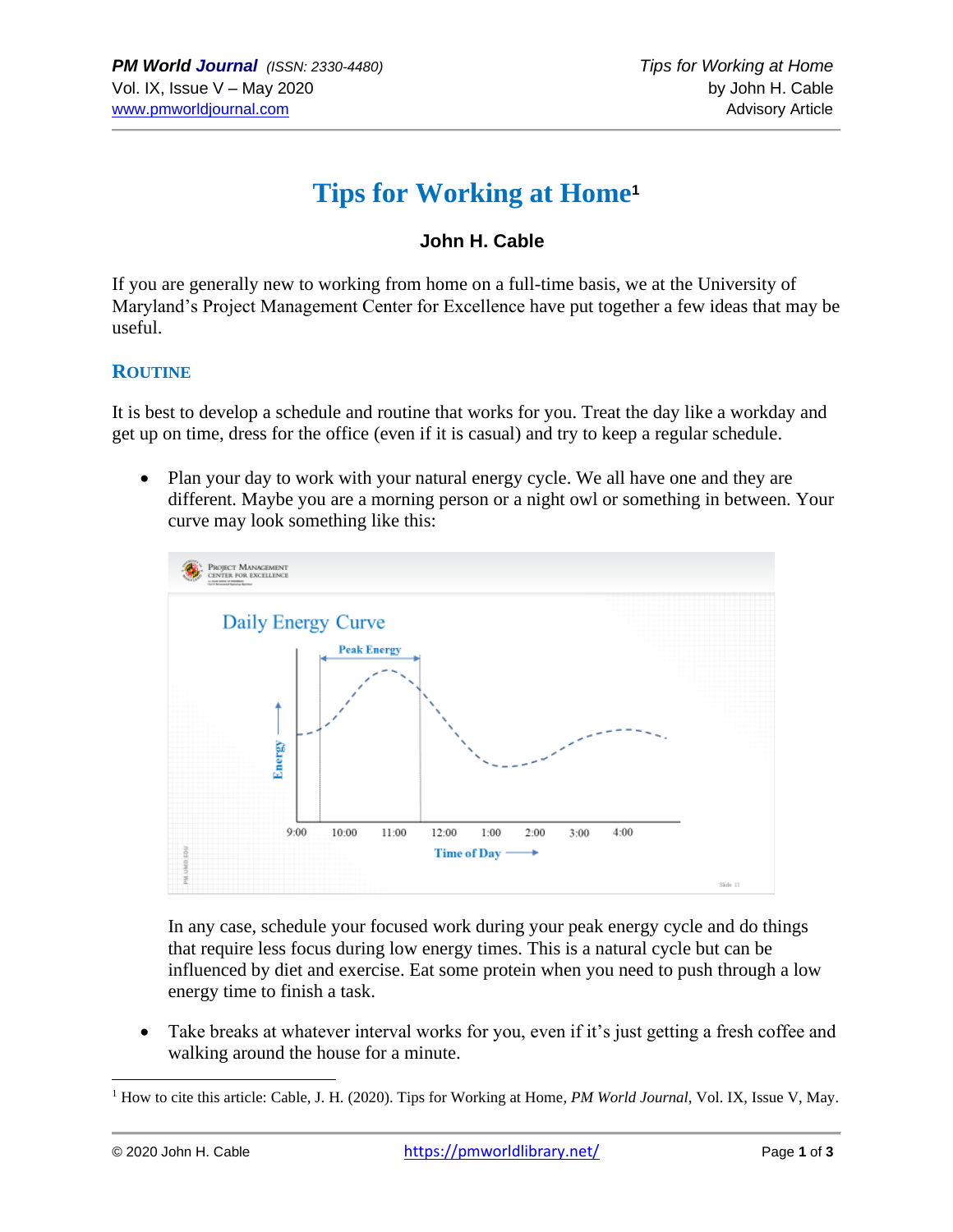- Be sure to change your field of vision and focal length when you take a break. If you are sitting at a computer doing your work, make sure to look out the window or go outside so you are looking at a distance.
- Forget the 8-10 hour typical day in the office and don't be afraid to take breaks for personal things you need to get done. Working from home means you actually have a much longer workday!
- Stay in contact with work colleagues and friends by scheduling video conferences. We actually do virtual cocktail parties with friends a few times a week to stay in touch and schedule regular "catch-ups" with work colleagues.
- Coordinate with family members so they understand and accommodate.

#### ENVIRONMENT

You need a regular place to work. So, even if you do not actually have dedicated office space at home it is important to create it. Some things to consider include:

- Find a quiet room with a door that closes.
- If you are sharing workspace or have other noise distractions, noise cancelling headsets are very useful.
- Have comfortable seating and lighting and do your best to create a pleasant workspace.
- If you don't already have it, spend the money to have an excellent internet connection, laptop or desktop computers with camera for video conferencing. We like the Logitech HD Pro Webcam C920. I find that having at least two monitors improves production significantly. Having a good quality printer & scanner saves a lot of time. Get a wifi booster if needed to keep a strong signal. We like the eero home wifi system but there are several good ones on the market.
- Find a place to store extra supplies such as paper and print cartridges so you don't have a crises when something runs out. Make sure you order replacements way before you think you will need them. We have separate guidance on video conference etiquette and facilitating video conferences.

#### **TAKE CARE OF YOURSELF**

Lastly, it is very important to continue to do the basics. Make sure you exercise regularly, even if it is only going for a walk, but hopefully something more like stretches and light weights. Make sure to eat well and do not revert to junk food, and certainly get enough sleep. Finally, block out some time for yourself for reflection. I hope these tips trigger some ideas for you.